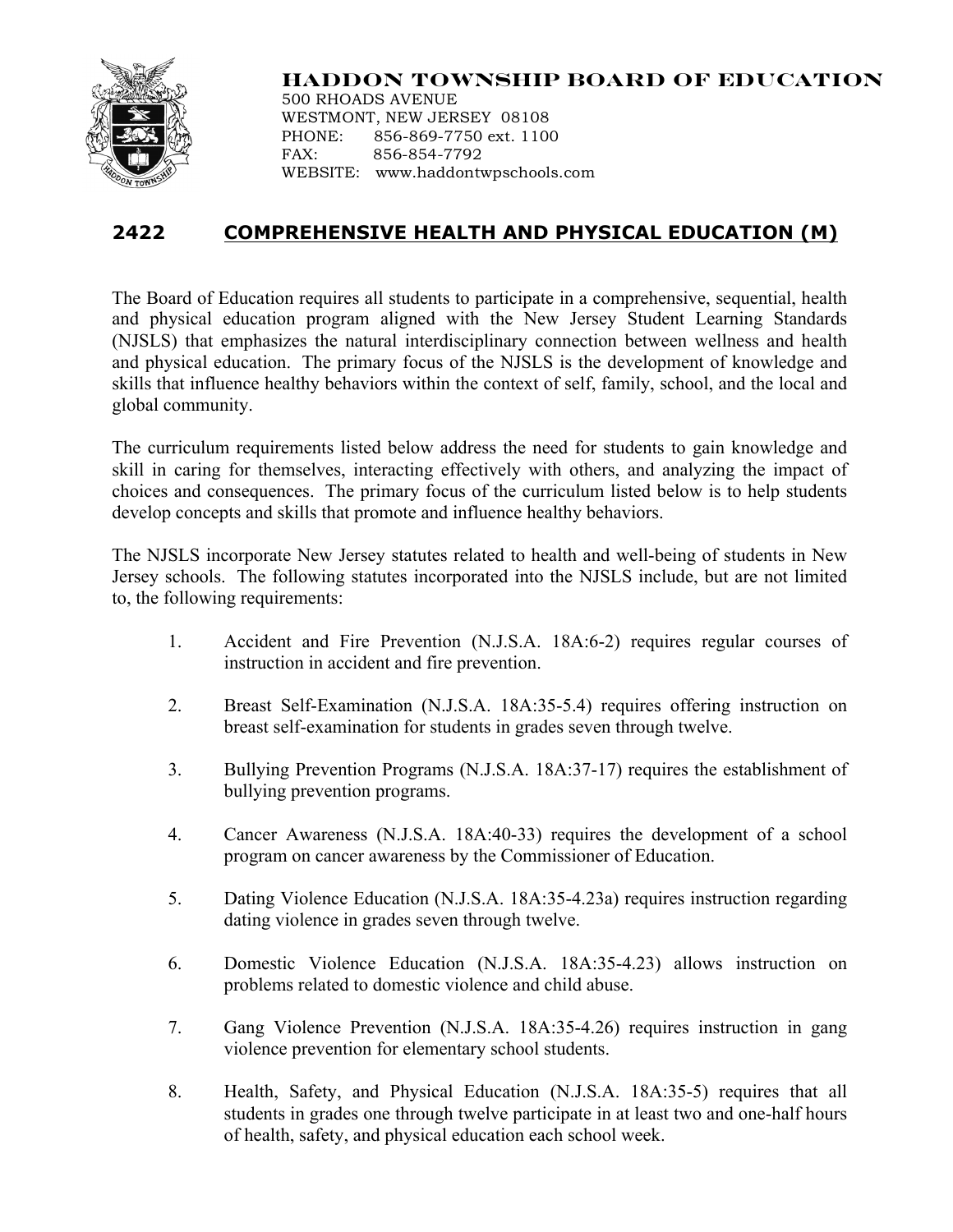- 9. Drugs, Alcohol, Tobacco, Controlled Dangerous Substances, and Anabolic Steroids (N.J.S.A. 18A:40A-1) requires instructional programs on drugs, alcohol, anabolic steroids, tobacco, and controlled dangerous substances and the development of curriculum guidelines for each grade Kindergarten through twelve.
- 10. Lyme Disease Prevention (N.J.S.A. 18A:35-5.1 through 5.3) requires the development of Lyme Disease curriculum guidelines and training to all teaching staff members who instruct students with Lyme Disease.
- 11. Organ Donation (N.J.S.A. 18A:7F-4.3) requires information relative to organ donation to be given to students in grades nine through twelve.
- 12. Sexual Assault Prevention (N.J.S.A. 18A:35-4.3) requires the development of a sexual assault prevention education program by the Commissioner of Education for utilization by school districts.
- 13. Stress Abstinence (N.J.S.A. 18A:35-4.19 through N.J.S.A. 18A:35-4.22), also known as the "AIDS Prevention Act of 1999," requires sex education programs to stress abstinence.
- 14. Suicide Prevention (N.J.S.A. 18A:6-111 through 113) requires instruction in suicide prevention in public schools.
- 15. Cardiopulmonary Resuscitation (CPR)/Automated External Defibrillator (AED) (N.J.S.A. 18A:35-4.28 and 18A:35-4.29) requires public high schools and charter schools to provide instruction in cardiopulmonary resuscitation and the use of an automated external defibrillator to each student prior to graduation.
- 16. Sexually Explicit Images through Electronic Means (N.J.S.A. 18A:35-4.32 and 4.33) requires instruction, once during middle school, on the social, emotional, and legal consequences of distributing and soliciting sexually explicit images through electronic means.
- 17. History of Disabled and LGBT Persons (N.J.S.A. 18A:35-4.35 and 4.36) requires instruction on the political, economic, and social contributions of persons with disabilities and lesbian, gay, bisexual, and transgender people for middle and high school students.
- 18. Financial Literacy (N.J.S.A. 18A:35-4.34) requires instruction with basic financial literacy necessary for sound financial decision-making in each of the grades six through eight.
- 19. Sexual Abuse and Assault Awareness and Prevention Education (N.J.S.A. 18A:35- 4.5a) requires age-appropriate sexual abuse and assault awareness and prevention education in grades preschool through twelve.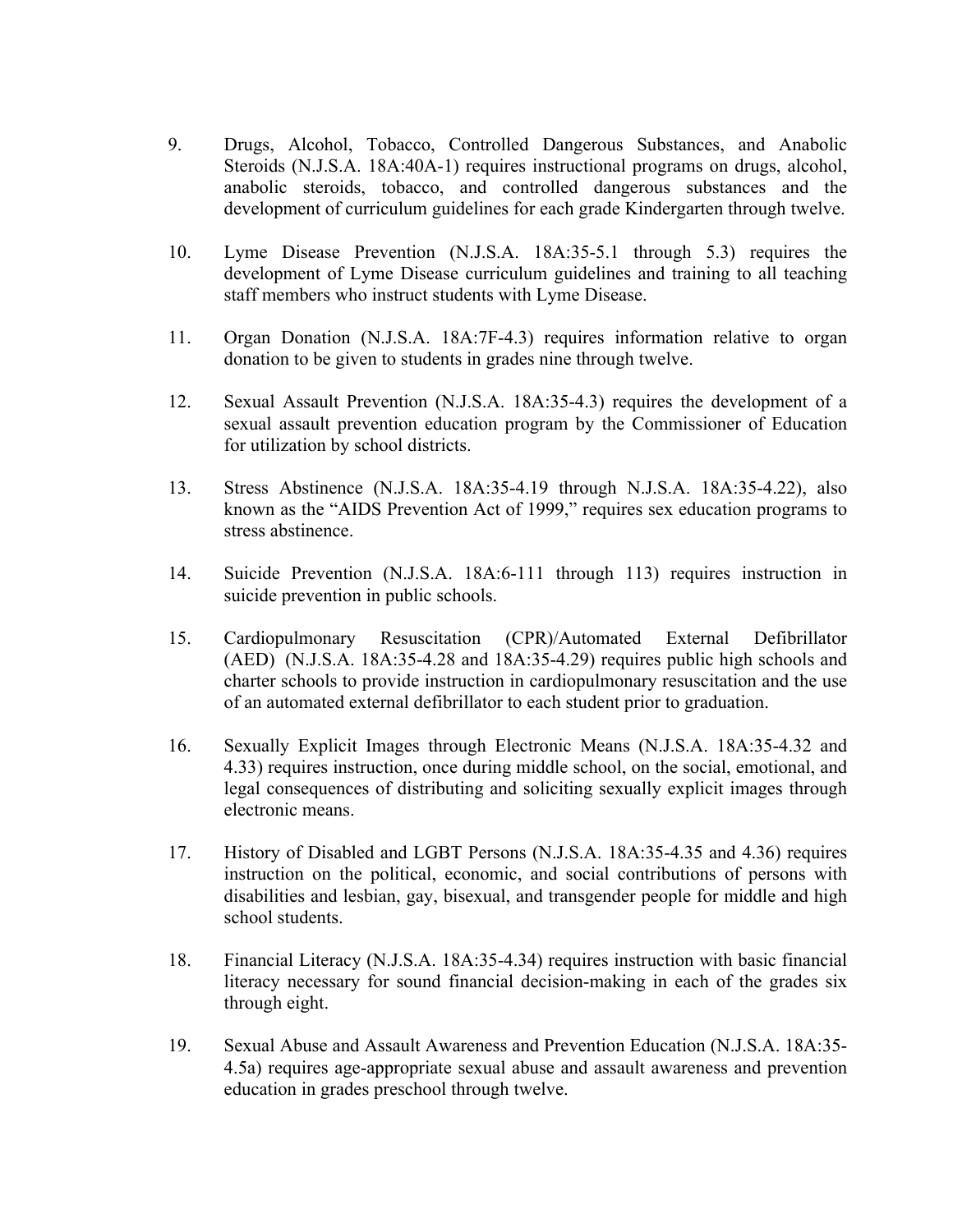- 20. Curriculum to Include Instruction on Diversity and Inclusion (N.J.S.A. 18A:35- 4.36a) requires instruction on diversity and inclusion in an appropriate place in the curriculum for students in grades Kindergarten through twelve.
- 21. Incorporation of Age-Appropriate Instruction Relative to Consent for Physical Contact and Sexual Activity (N.J.S.A. 18A:35-4.38) requires age-appropriate instruction in grades six through twelve on the law and meaning of consent for physical contact and sexual activity.
- 22. Health Curriculum to Include Instruction on Mental Health (N.J.S.A. 18A:35-4.39) requires health education programs to include instruction on mental health and the relation of physical and mental health for students in grades Kindergarten through twelve.
- 23. Information About "New Jersey Safe Haven Infant Protection Act" Included in Public School Curriculum (N.J.S.A. 18A:35-4.40) information on the provisions of the "New Jersey Safe Haven Infant Protection Act" shall be included in curriculum for public school students in grades nine through twelve.
- 24. Infusion of African American Accomplishments into School Curricula (N.J.S.A. 18A:35-4.43) requires in the curriculum for all elementary and secondary students instruction that infuses into all courses on the United States the centuries of accomplishments by African Americans in the building and development of America.
- 25. Other Statutory or Administrative Codes. The Board will incorporate into its health and physical education curriculum any other requirements of the NJSLS in Comprehensive Health and Physical Education.

In accordance with the provisions of N.J.S.A. 18A:35-4.7, any student whose parent presents to the Principal a signed statement that any part of the instruction in health, family life education, or sex education is in conflict with his/her conscience or sincerely held moral or religious beliefs shall be excused from that portion of the course where such instruction is being given and no penalties as to credit or graduation shall result.

The Board of Education must provide two and one-half hours of health, safety, and physical education courses in each school week, or proportionately less when holidays fall within the week. Recess period(s) shall not be used to meet the requirements of N.J.S.A. 18A:35-5, 7, and 8.

In accordance with N.J.S.A. 18A:35-4.31, the Board of Education shall provide a daily recess period of at least twenty minutes for students in grades Kindergarten through five. A recess period is not required on a school day in which the day is substantially shortened due to a delayed opening or early dismissal. The recess period shall be outdoors, if feasible. A student shall not be denied recess for any reason, except as a consequence of a violation of the school district's Code of Student Conduct, including a harassment, intimidation, or bullying (HIB) investigation pursuant to N.J.S.A. 18A:37-13 et seq. Students may not be denied recess more than twice per week for a violation of the Code of Student Conduct or HIB investigation and these students shall be provided restorative justice activities during the recess period.